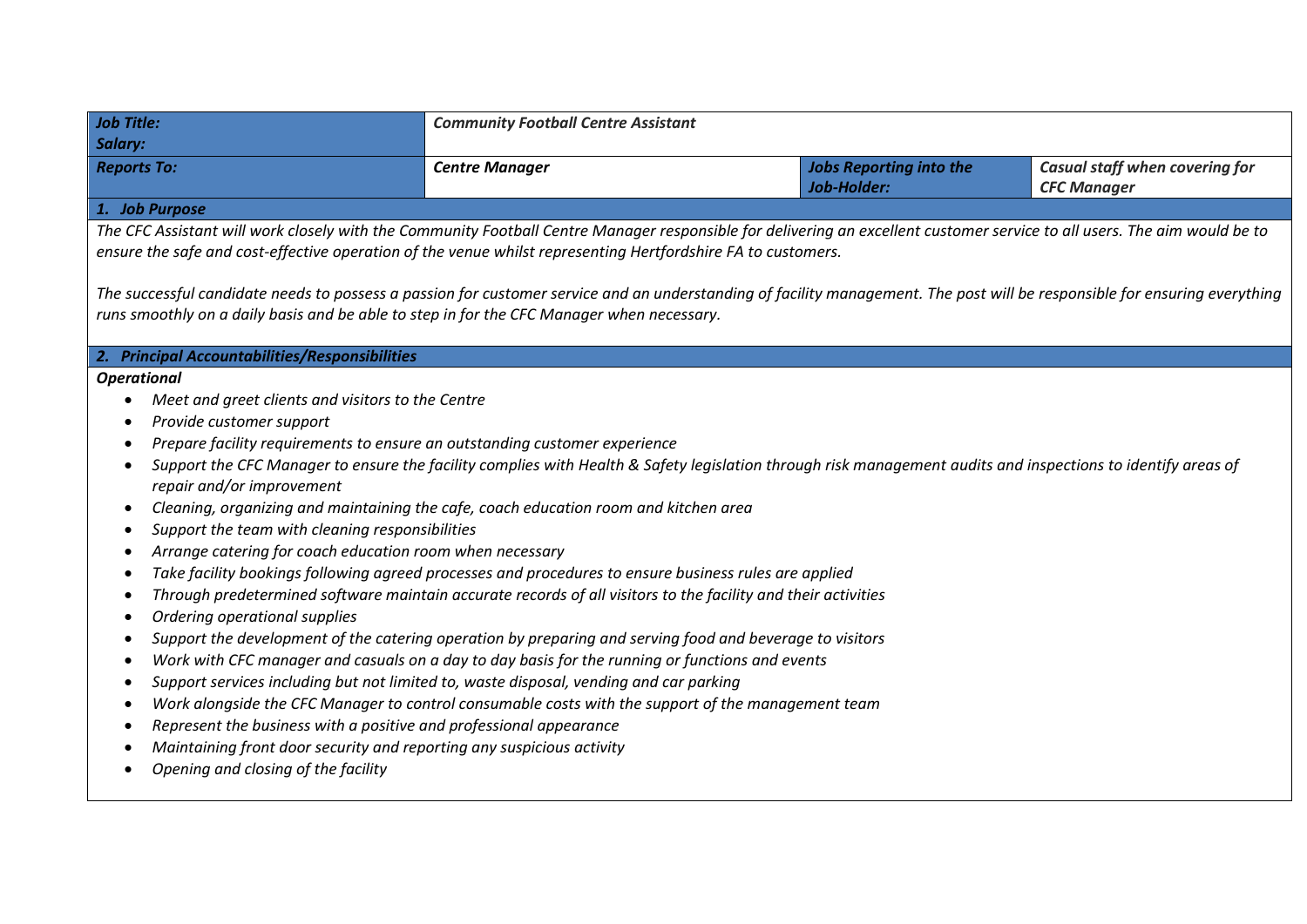## *Customer Experience*

- *Drive passion for the overall standards and appearance of the facility at all times*
- *Be an advocate of the brand, by compliance with policies, procedures and brand standards*
- *Work with the casual staff to deliver great first impressions and customer journey expectations*

## *People*

*Build relationships with new and existing partners to provide services for the delivery of third-party events, sporting or non-sporting* 

| 3. Person Specification                                                                                                                                                                                                                                                                                                                                                                                                                                                                                                                                                                                                                   |                                                                                                                                                                                                                         |  |  |
|-------------------------------------------------------------------------------------------------------------------------------------------------------------------------------------------------------------------------------------------------------------------------------------------------------------------------------------------------------------------------------------------------------------------------------------------------------------------------------------------------------------------------------------------------------------------------------------------------------------------------------------------|-------------------------------------------------------------------------------------------------------------------------------------------------------------------------------------------------------------------------|--|--|
| Knowledge/Experience/Technical Skills/Behaviours                                                                                                                                                                                                                                                                                                                                                                                                                                                                                                                                                                                          |                                                                                                                                                                                                                         |  |  |
| Essential:-<br>Experience in a similar environment and strong communication skills<br>Working experience using Microsoft Office and the ability to adapt to using<br>modern technology, whilst championing innovation<br>An ability to engage with both the paid and volunteer workforce<br>Influence and negotiation skills<br>Willing to work at peak times including evenings and weekends<br>The personality to create a productive, dynamic and vibrant environment for staff<br>and users.<br>Demonstrate a working understanding and application of inclusion, equality and<br>anti discrimination, safeguarding and best practice | Desirable:-<br>Health and Safety experience and knowledge of Risk Assessments<br>Experience of working with partner organisations<br>Driving licence<br>Qualified First Aid at work<br>Experience in a football setting |  |  |
| b) Values $-$ as defined by Hertfordshire FA                                                                                                                                                                                                                                                                                                                                                                                                                                                                                                                                                                                              |                                                                                                                                                                                                                         |  |  |
| Honesty                                                                                                                                                                                                                                                                                                                                                                                                                                                                                                                                                                                                                                   |                                                                                                                                                                                                                         |  |  |
| Efficiency                                                                                                                                                                                                                                                                                                                                                                                                                                                                                                                                                                                                                                |                                                                                                                                                                                                                         |  |  |
| Respect                                                                                                                                                                                                                                                                                                                                                                                                                                                                                                                                                                                                                                   |                                                                                                                                                                                                                         |  |  |
| Teamwork                                                                                                                                                                                                                                                                                                                                                                                                                                                                                                                                                                                                                                  |                                                                                                                                                                                                                         |  |  |
| Trust<br>$\bullet$                                                                                                                                                                                                                                                                                                                                                                                                                                                                                                                                                                                                                        |                                                                                                                                                                                                                         |  |  |
|                                                                                                                                                                                                                                                                                                                                                                                                                                                                                                                                                                                                                                           |                                                                                                                                                                                                                         |  |  |

## *Further Information*

*As this role involves direct access to young persons under the age of 18, within the context of the job or any subsequently related activities or responsibilities, the successful*